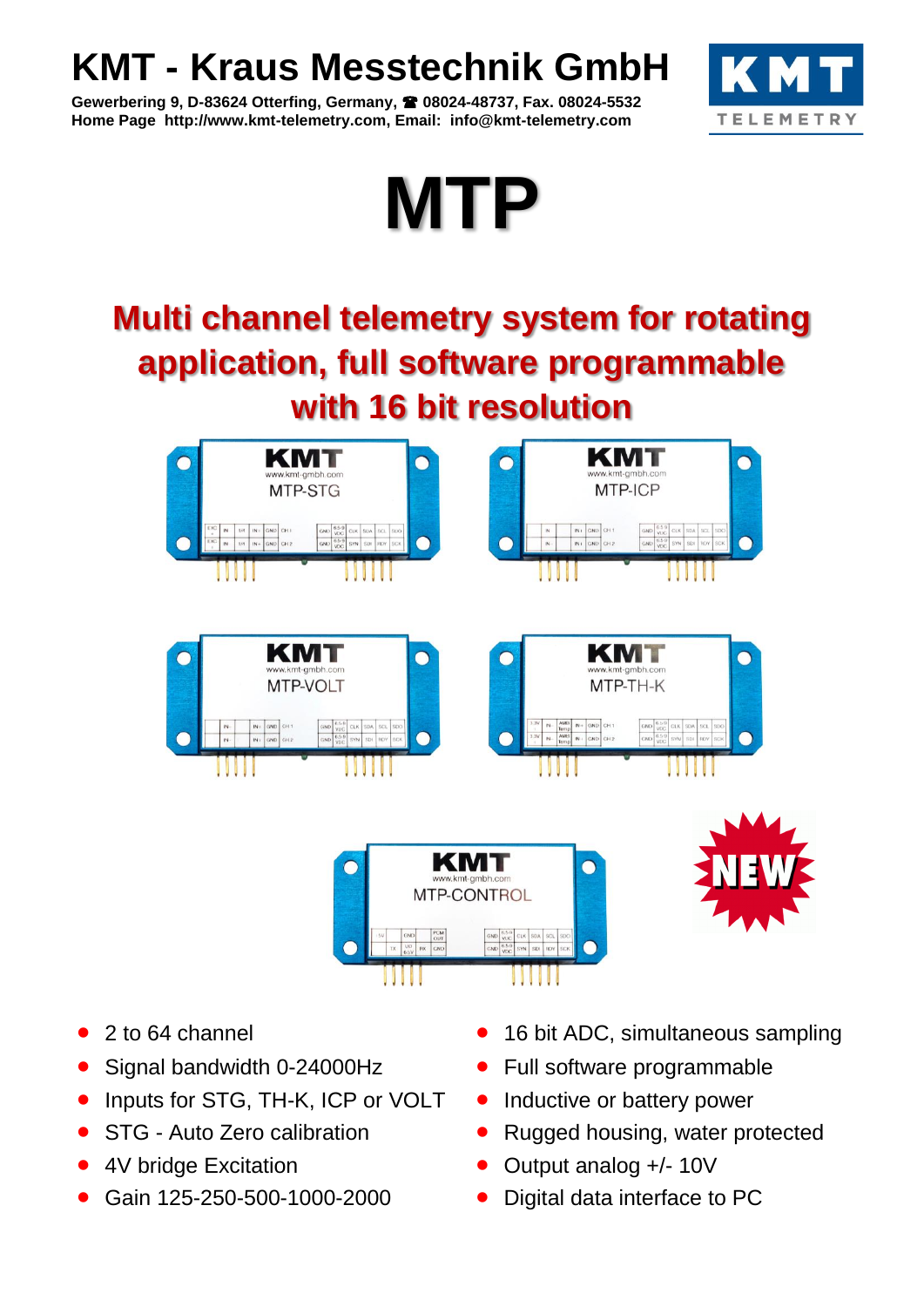## **Short description:**

The MTP telemetry is a small and flexible telemetry system for rotating applications. Each sensor module (2-channel) is equipped with signal conditioning, anti-aliasing filters, analog-to-digital converters and a digital output. All these up to 32 modules (=64 channels) will controlled by MTP-Controller module. By this concept it's possible to install the acquisition modules close to the sensor to have short connections for the analog sensor lines. This avoids an undesired coupling of disturbances resulting in noisy signals. The interference insensitive digital outputs then can lead over wider distances of up to 25cm module to module. The MTP-Controller output is a PCM bit stream signal which can be modulated for emission by a transmitter module for distances of up to 0.1 with inductive telemetry transmission or up to 10m with radio telemetry transmission. Suitable for wireless data transmission rates of 312.5kbit/s up to 5000kbit/s



#### Additional environmental

Operating Temperature -20 – +80°C Storage Temperature -30 – +90°C  $H$ umidity 100%

| <b>I</b> IUIIIIUILY TUU70<br>Signal bandwidth, sampling rates and delay time: |                                                       |                                                  |                                              |                                                |                                                |                                                |
|-------------------------------------------------------------------------------|-------------------------------------------------------|--------------------------------------------------|----------------------------------------------|------------------------------------------------|------------------------------------------------|------------------------------------------------|
| Cut off frequency from anti-aliasing filter (-3dB) and sampling rate (red)    |                                                       |                                                  |                                              |                                                |                                                |                                                |
| Delay Time from Analog In to Analog Out (theoretical, brown)                  |                                                       |                                                  |                                              |                                                |                                                |                                                |
| <b>Bit rate</b>                                                               | 2 Channels                                            | <b>4 Channels</b>                                | 8 Channels                                   | <b>16 Channels</b>                             | <b>32 Channels</b>                             | <b>64 Channels</b>                             |
| 5000 kbit/s                                                                   |                                                       | 24000 Hz max.<br>(62500 Hz)<br>1.6 <sub>ms</sub> | 12000 Hz<br>(31250 Hz)<br>$2.3 \text{ ms}$   | 6000 Hz<br>(15625 Hz)<br>$4.5$ ms              | 3000 Hz<br>(7812.5 Hz)<br>8,9 ms               | 1500 Hz<br>$(3906.25 \text{ Hz})$<br>$17.9$ ms |
| 2500 kbit/s                                                                   | 24000 Hz max.<br>(62500 Hz)<br>1.6 <sub>ms</sub>      | 12000 Hz<br>(31250 Hz)<br>$2.3 \text{ ms}$       | 6000 Hz<br>(15625 Hz)<br>$4.5 \text{ ms}$    | 3000 Hz<br>(7812.5 Hz)<br>8.9 <sub>ms</sub>    | 1500 Hz<br>$(3906.25 \text{ Hz})$<br>$17.9$ ms | 750 Hz<br>(1953.125 Hz)<br>35,7 ms             |
| 1250 kbit/s                                                                   | 12000 Hz<br>(31250 Hz)<br>$2.3 \text{ ms}$            | 6000 Hz<br>(15625Hz)<br>$4.7$ ms                 | 3000 Hz<br>(7812.5 Hz)<br>$9.1 \text{ ms}$   | 1500 Hz<br>$(3906.25 \text{ Hz})$<br>$17.9$ ms | 750 Hz<br>(1953.125 Hz)<br>35.7 ms             | 375 Hz<br>(976.56 Hz)<br>$71.5$ ms             |
| 625 kbit/s                                                                    | 6000 Hz<br>(15625Hz)<br>$4.7 \text{ ms}$              | 3000 Hz<br>$(7812.5 \text{ Hz})$<br>9.4 ms       | 1500 Hz<br>(3906.25 Hz)<br>$18.3 \text{ ms}$ | 750 Hz<br>(1953.125 Hz)<br>35.7 ms             | 375 Hz<br>$(976.56$ Hz)<br>$71.5$ ms           | 190Hz<br>$(488.28 \text{ Hz})$<br>142,3 ms     |
| 312,5 kbit/s                                                                  | 3000 Hz<br>$(7812.5 \text{ Hz})$<br>9.4 <sub>ms</sub> | 1500 Hz<br>$(3906.25 \text{ Hz})$<br>19,1 ms     | 750 Hz<br>(1953.125 Hz)<br>36,3 ms           | 375 Hz<br>$(976.56 \text{ Hz})$<br>$71.5$ ms   | 190 Hz<br>$(488.28 \text{ Hz})$<br>142,5ms     | 95 Hz<br>(244.14 Hz)<br>285 ms                 |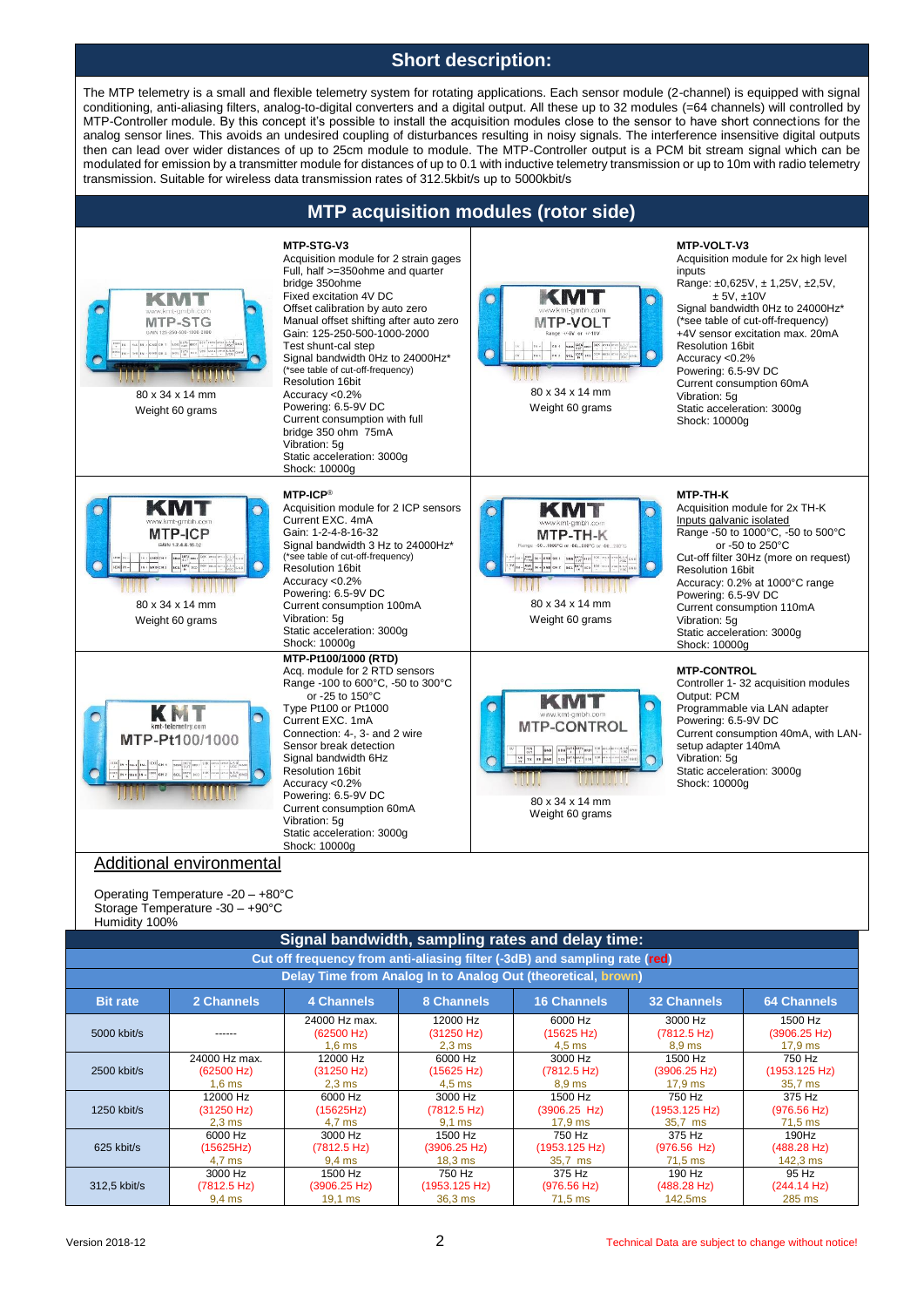